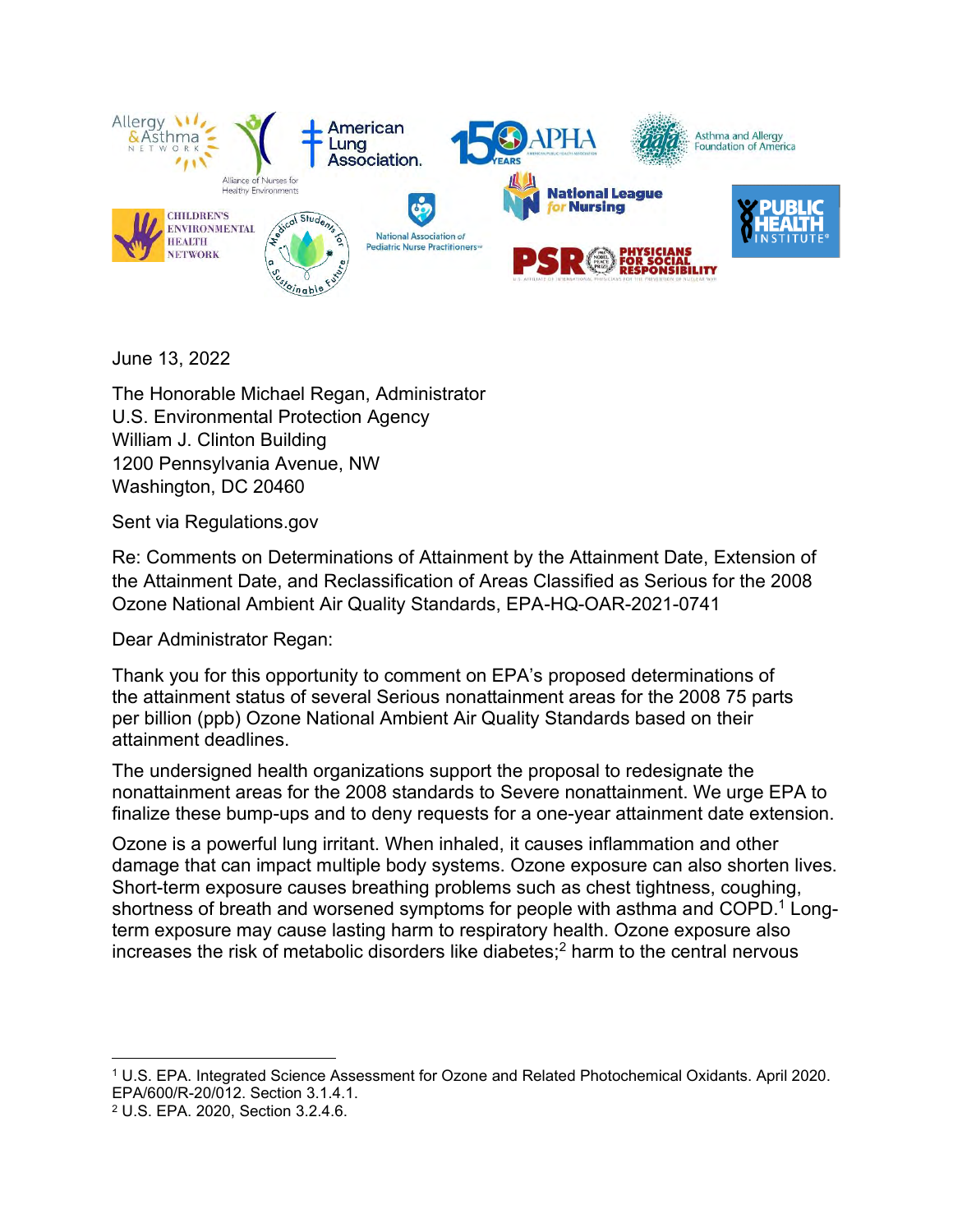system;<sup>3,4</sup> reproductive and developmental harm, including preterm birth and stillbirth;<sup>5</sup>,<sup>6</sup> possible cardiovascular effects;<sup>7</sup> and premature death. $8$ 

Among the Serious nonattainment areas for the 2008 designations that failed to meet the attainment deadline are the Chicago, Denver, Houston and Dallas metropolitan areas. All of these areas received failing grades for ozone pollution in the American Lung Association's 2022 "State of the Air" report.

These areas include states identified by EPA in its recent Good Neighbor FIP proposal<sup>9</sup> to be contributing to the nonattainment of the 2015 ozone standard in downwind areas. The emissions from stationary and mobile sources in these areas are thus contributing to both local ozone pollution and transported pollution. Bumping up the nonattainment area status to Severe and requiring the implementation of further NOx and VOC control mechanisms is both urgent and essential if the public in these areas is to realize the benefits of the health-based ozone standard promulgated 14 years ago.

EPA is proposing to redesignate all portions of the Chicago-Naperville, IL-IN-WI metro area from Serious nonattainment to attainment for the 2008 ozone NAAQS.<sup>10</sup> This proposal is based on the 2019-2021 3-year average of the fourth high daily maximum 8 hour ozone concentration, which just meets the 75 parts per billion (ppb) standard.

However, a closer examination of the  $4<sup>th</sup>$  highest daily maximum 8-hour concentrations at several monitors in this region across the three states showed an upward trend which suddenly dropped in 2021 in some places. The years of 2020 and 2021 were characterized by the unusual and unique events related to the COVID-19 pandemic (including significant reductions in traffic) which could have significantly influenced the ozone levels in the region. Another factor potentially skewing the averaging is the likely removal of high ozone days via claims of exceptional events due to the large number of fires in the western states in 2020, which was among the top five years with largest wildfire acreage burned since 1960.<sup>11</sup>

Therefore, we oppose EPA's proposed designation of the Chicago-Naperville metropolitan area as having attained the 2008 ozone standard. We recommend that EPA designate the region as being in Severe nonattainment.

<sup>3</sup> U.S. EPA. 2020, Section 5.1.3.

<sup>4</sup> U.S. EPA. 2020, Sections 7.2.1 and 7.2.2.

<sup>5</sup> Gao Q, Zang E, Bi J, Dubrow R, Lowe SR, Chen H, Zeng Y, Shi L, Chen K. Long-term ozone exposure and cognitive impairment among Chinese older adults: A cohort study. J Env Int. 2022; 160:107072. <sup>6</sup> U.S. EPA. 2020, Section 7.1.3.

<sup>7</sup> Mendola P, Ha S, Pollack AZ, Zhu Y, Seeni I, Kim SS, Sherman S, Liu D. Chronic and acute ozone exposure in the week prior to delivery is associated with risk of stillbirth. Int J Environ Res Pub Health. 2017; 14:731.

<sup>8</sup> U.S. EPA. 2020, Sections 4.1 and 4.2.

<sup>9</sup> [2022-04551.pdf \(govinfo.gov\)](https://www.govinfo.gov/content/pkg/FR-2022-04-06/pdf/2022-04551.pdf)

<sup>10</sup> [https://www.federalregister.gov/documents/2022/03/10/2022-05020/air-plan-approval-illinois-redesignation](https://www.federalregister.gov/documents/2022/03/10/2022-05020/air-plan-approval-illinois-redesignation-of-the-illinois-portion-of-the-chicago-naperville)[of-the-illinois-portion-of-the-chicago-naperville](https://www.federalregister.gov/documents/2022/03/10/2022-05020/air-plan-approval-illinois-redesignation-of-the-illinois-portion-of-the-chicago-naperville)

<sup>&</sup>lt;sup>11</sup> Congressional Research Service (CRS). (2022, May 2). Wildfire Statistics.

<https://sgp.fas.org/crs/misc/IF10244.pdf>